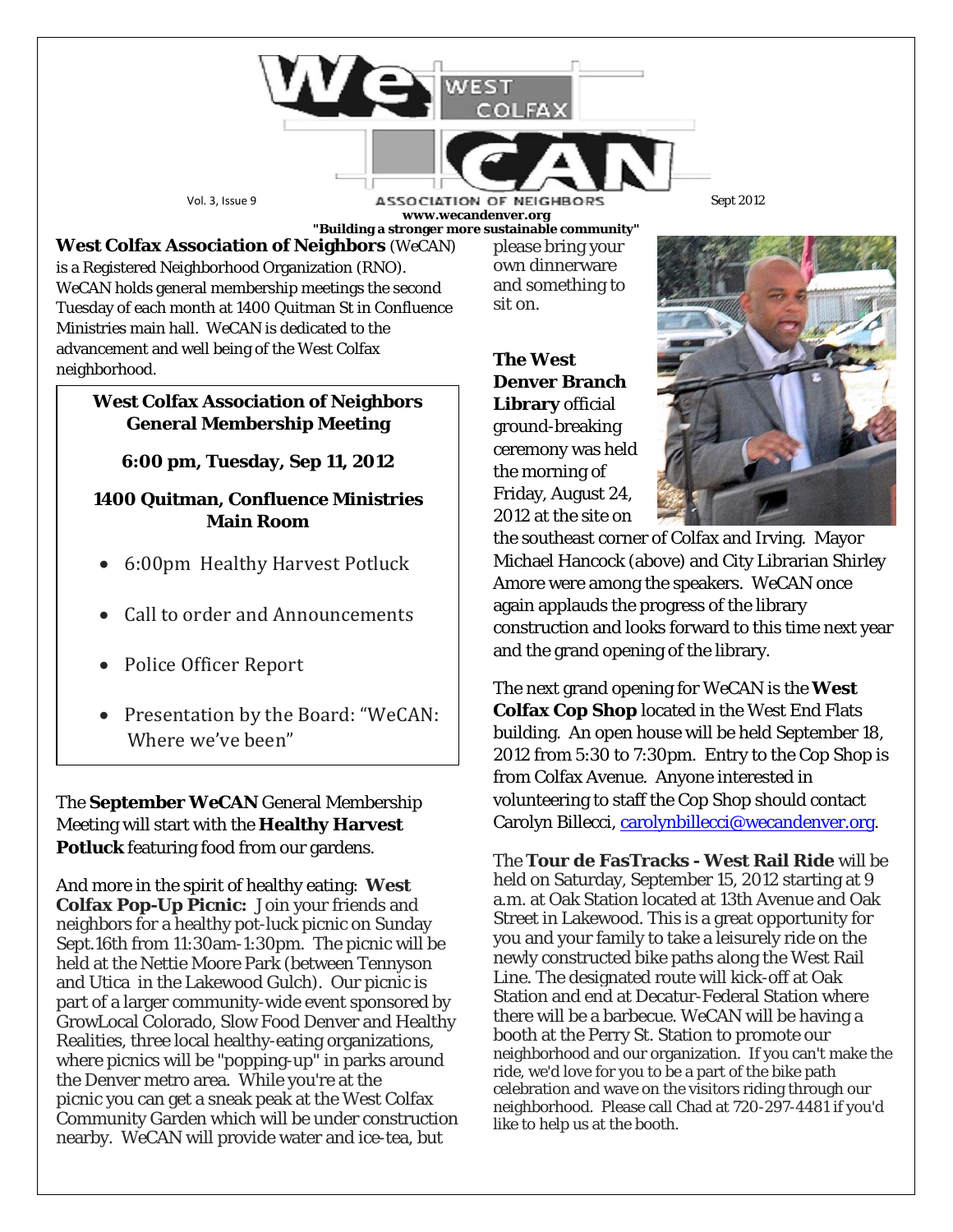

**Volunteers make large contributions** to the West Colfax neighborhood. Above Extreme Community Makeover volunteers begin preparation to paint the trim on a house at 14th and Osceola.

**An outstanding** *WeCAN* **volunteer** is William H. "Bill" Baker. Bill's efforts in recycling scrap metal contributes greatly to the fundraising efforts of *WeCAN*. Bill will pick up any unwanted appliances, metal fencing, bicycle frames or any other metal you would like to have removed. All items are considered tax deductible donations and tax receipts are given. Also, any usable item that can be resold via Craigslist, etc. are welcome and are to be considered tax deductible donations. All proceeds go to *WeCAN* and are almost solely responsible for the cost of the newsletter publication*. WeCAN* is a no cost organization and is supported through donations and other fundraising efforts.

## **Support** *WeCAN* **Fundraiser Recycling**:

All scrap metal or items that can be resold on Craigslist are welcome. All donations are **tax deductable**, receipts on request.

> Contact Bill Baker: 303.946.8230 or bigbuddy2@comcast.net

**The election season is upon us** and we remind you of the Denver City & County regulations for **political signs:** No signs may be placed in the public right-of-way. This includes median strips, highway entrance and exit ramps, traffic signs and posts, as well as utility poles. Political signs shall be limited to: wall signs, window signs & ground signs not more than six feet above grade. Political signs shall be maintained in a clean, order, and sightly

condition; shall not be illuminated, animated, nor shall flash, blink or fluctuate.

This month's newsletter is sponsored in part by:



Be aware that **parking restrictions** do apply on Bronco Sundays as well as other Mile High events. Right of Way Enforcement (ROWE): Parking in a restricted zone without a valid permit can result in serious penalties. A \$60 parking ticket and a \$100 tow fee can be expected. Towed vehicles must be claimed from the temporary Wastewater facility within 2 hours of the end of a stadium event or they will be impounded. This results in a second \$100 tow fee and \$12 per day for storage until claimed.

Denver, unlike many municipalities, doesn't automatically impound towed vehicles. Vehicles that are towed are often relocated to a nearby location and parked legally there. There is a \$100 tow fee incurred for moving a vehicle. If your vehicle's been towed, contact the Denver Police Non-Emergency line to locate it: (720) 913-2000 (when you get the recorded message, hit 0 for the operator, they will look up your vehicle's location)

## *WeCAN* **Calendar September 2012**

**Sept. 2, 9, 16, 23, 30** - Fairview Youth Farmers Market, 12th & Decatur, 12:00- 2:00pm.

**Sept. 3** - Labor Day - Be SAFE.

**Sept. 11** - *WeCAN* general membership meeting

**Sept. 12** - *WeCAN* Land Use Committee, 6:00pm, 1400 Osceola, public welcome.

**Sept. 15** - Tour de Fastracks, 9:00am, Oak St. Station, Lakewood

**Sept. 16** - Pop-Up Picnic, Nettie Moore Park, 11:30am - 1:30pm.

**Sept. 18** - West Colfax Cop Shop Open House, West End Flats

**Sept. 19** - *WeCAN* Board Meeting, 6:00pm, 1400 Quitman, Confluence basement, public welcome.